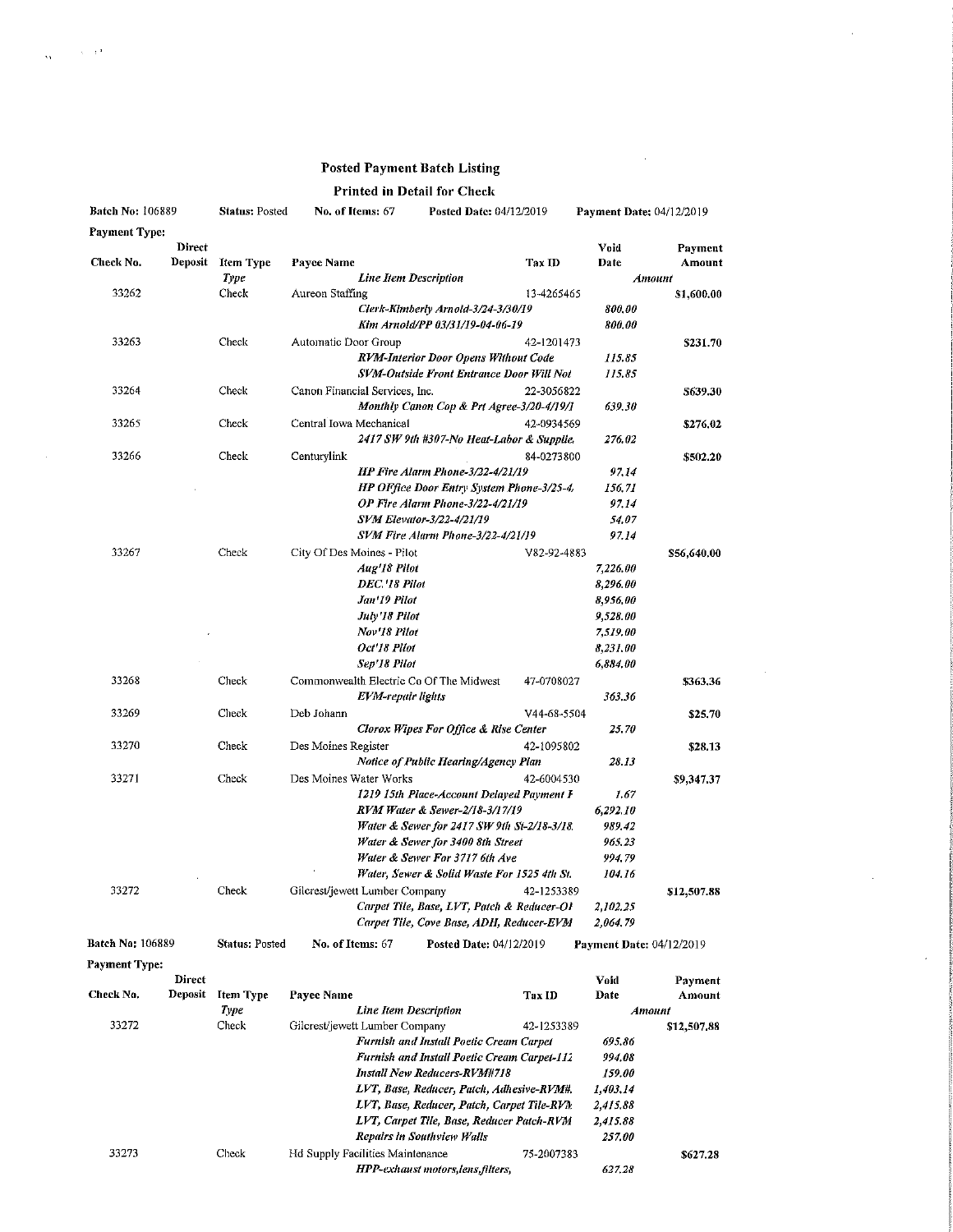| Check No.                                       | Deposit | <b>Item Type</b><br>Type | <b>Payee Name</b>         | <b>Line Item Description</b>             |                                                              | Tax ID      | Date                     | Amount<br>Amount |
|-------------------------------------------------|---------|--------------------------|---------------------------|------------------------------------------|--------------------------------------------------------------|-------------|--------------------------|------------------|
|                                                 | Direct  |                          |                           |                                          |                                                              |             | Void                     | Payment          |
| <b>Batch No: 106889</b><br><b>Payment Type:</b> |         | Status: Posted           | No. of Items: 67          |                                          |                                                              |             | Payment Date: 04/12/2019 |                  |
|                                                 |         |                          |                           |                                          | Monthly service - 10/18/2017<br>Posted Date: 04/12/2019      |             | 101.92                   |                  |
| 33288                                           |         | Check                    | Shred-It Usa - Des Moines |                                          |                                                              | 46-5506074  |                          | \$101.92         |
|                                                 |         |                          |                           |                                          | 5 Gallons of PM 400 0 SG Extra For 1101 Ci                   |             | 492,40                   |                  |
| 33287                                           |         | Check                    | Sherwin-Williams          |                                          |                                                              | 34-0526850  |                          | \$492.40         |
|                                                 |         |                          |                           |                                          | March Janitorial Service-SVM                                 |             | 875.00                   |                  |
|                                                 |         |                          |                           |                                          | March Janitorial Service-RVM                                 |             | 2.075.00                 |                  |
|                                                 |         |                          |                           |                                          | March Janitorial Service-OPP                                 |             | 900.00                   |                  |
|                                                 |         |                          |                           |                                          | March Janitorial Service-EVM<br>March Janitorial Service-HPP |             | 900.00<br>950.00         |                  |
| 33286                                           |         | Check                    | K&M Janitorial            |                                          |                                                              | 42-1422784  |                          | \$5,700.00       |
|                                                 |         |                          |                           |                                          | <b>Business Cards For Kendra Allers</b>                      |             | <i>20.00</i>             |                  |
| 33285                                           |         | Check                    |                           | Polk County Auditors Office              |                                                              | 42-6004519  |                          | \$20.00          |
|                                                 |         |                          |                           | <b>Access Card Holders</b>               |                                                              |             | 53.44                    |                  |
| 33284                                           |         | Check                    | Peggy Jensen              |                                          |                                                              | V25-48-0833 |                          | \$53,44          |
|                                                 |         |                          |                           |                                          | RHIIP Packet, HUD-52675, Debts Owed, Rei                     |             | 1.321.50                 |                  |
| 33283                                           |         | Check                    | Nite Owl Printing         |                                          |                                                              | 42-1246293  |                          | \$1,321,50       |
|                                                 |         |                          |                           |                                          | Dispo-1817 Capitol furnace igniter                           |             | 75,17                    |                  |
| 33282                                           |         | Check                    | Nichols Controls & Supply |                                          |                                                              | 42-1015443  |                          | \$75.17          |
| 33281                                           |         | Check                    | Miller's Hardware         |                                          | <b>RVM-plumbing head brackets</b>                            | 42-0883555  | 435.99                   | \$435.99         |
|                                                 |         |                          |                           |                                          | Electric For 2417 SW 9th St.                                 |             | 1,924.16                 |                  |
|                                                 |         |                          |                           |                                          | Electric For 1101 Crocker St.                                |             | 5,780.71                 |                  |
| 33280                                           |         | Check                    | Midamerican Energy        |                                          |                                                              | 42-1425214  |                          | \$7,704.87       |
|                                                 |         |                          |                           | RVM-wood,pipe                            |                                                              |             | 220.70                   |                  |
|                                                 |         |                          |                           |                                          | RVM-light bulbs,curtain,gloves,floor flanges,                |             | 1.108.28                 |                  |
|                                                 |         |                          |                           |                                          | RVM-cabinets, drip pans, bolts, nuts                         |             | 850.80                   |                  |
| 33279                                           |         | Check                    | Menards Inc.              |                                          |                                                              | 39-0989248  |                          | \$2,179.78       |
|                                                 |         |                          |                           |                                          | Cake for Deb Johnson's Retirement Receptio                   |             | 58.99                    |                  |
| 33278                                           |         | Check                    | Stacy Medina              |                                          |                                                              | 222-22-2222 |                          | \$58.99          |
| 33277                                           |         | Check                    | Kone Inc                  |                                          | HPP-Passenger Elevator 6193 Shut Down-2/.                    | 36-2357423  | 401.45                   | \$401.45         |
|                                                 |         |                          |                           |                                          | Trimming Trees around building.                              |             | 950.00                   |                  |
| 33276                                           |         | Check                    | John's Tree Service       |                                          |                                                              | 42-1448351  |                          | \$950.00         |
|                                                 |         |                          |                           |                                          | Part of SVM Elevator Update                                  |             | 356.00                   |                  |
|                                                 |         |                          |                           |                                          | March 2019 Generator Inspection                              |             | 793.00                   |                  |
| 33275                                           |         | Check                    |                           | Interstate Power Systems, Inc.           |                                                              | 41-1634357  |                          | \$1,149,00       |
|                                                 |         |                          |                           |                                          | Translation Services For 3/1 & 3/8/19                        |             | 206.25                   |                  |
| 33274                                           |         | Check                    |                           | International Translation Services, Inc. |                                                              | 20-5066832  |                          | \$206.25         |

 $\mathcal{A}^{\mathcal{A}}$ 

 $\sim$   $\sim$ 

 $\frac{1}{\sqrt{2}}\sum_{i=1}^{n} \frac{1}{\sqrt{2}}\left(\frac{1}{\sqrt{2}}\right)^2\left(\frac{1}{\sqrt{2}}\right)^2$ 

|              |          | .                              | <b>1 a to 11000</b>                                 | 10011 1700 | <b>Depart</b> | <b>CHLCR.10.</b> |
|--------------|----------|--------------------------------|-----------------------------------------------------|------------|---------------|------------------|
| Amount       |          |                                | <b>Line Item Description</b>                        | Type       |               |                  |
| \$279.00     |          | 42-1370009                     | Smith's Sewer Service                               | Check      |               | 33289            |
|              | 194.00   |                                | Labor to Clean Sewer Line-314 Indiana               |            |               |                  |
|              | 85.00    |                                | Labor To Clean Sink Line-3400 8th Street#2.         |            |               |                  |
| \$500.00     |          | 42-1340271                     | Springer Services, Inc.                             | Check      |               | 33290            |
|              | 500,00   |                                | <b>Bed Bug K-9 Detection Services at River Plac</b> |            |               |                  |
| \$300.00     |          | 42-6004571                     | State Of Iowa Division Of Labor                     | Check      |               | 33291            |
|              | 300.00   |                                | Reinspection Fee for 3/12/19-#1145-SVM              |            |               |                  |
| \$309.36     |          | 42-1448821                     | Van Meter Industrial                                | Check      |               | 33292            |
|              | 309.36   |                                | SVM-light bulbs                                     |            |               |                  |
| \$1,165.00   |          | 481-84-9463                    | David Mark Whitmore, Sr.                            | Check      |               | 33293            |
|              | 1 165.00 |                                | RVM-paint #601-#625                                 |            |               |                  |
| \$40.00      |          | 26-0750509                     | Zeller & Associates L.C.                            | Check      |               | 33294            |
|              | 40.00    |                                | Service on Sherry Leflore and PIP                   |            |               |                  |
| \$106,233,06 |          | <b>Total for Payment Type:</b> |                                                     |            |               |                  |
| \$106,233.06 |          | Total for Batch No: 106889     |                                                     |            |               |                  |
| \$106.233.06 |          | Total for All Batch(s):        |                                                     |            |               |                  |
|              |          |                                |                                                     |            |               |                  |

 $\mathrm{**}\mathrm{End}$  of Report<br>\*\*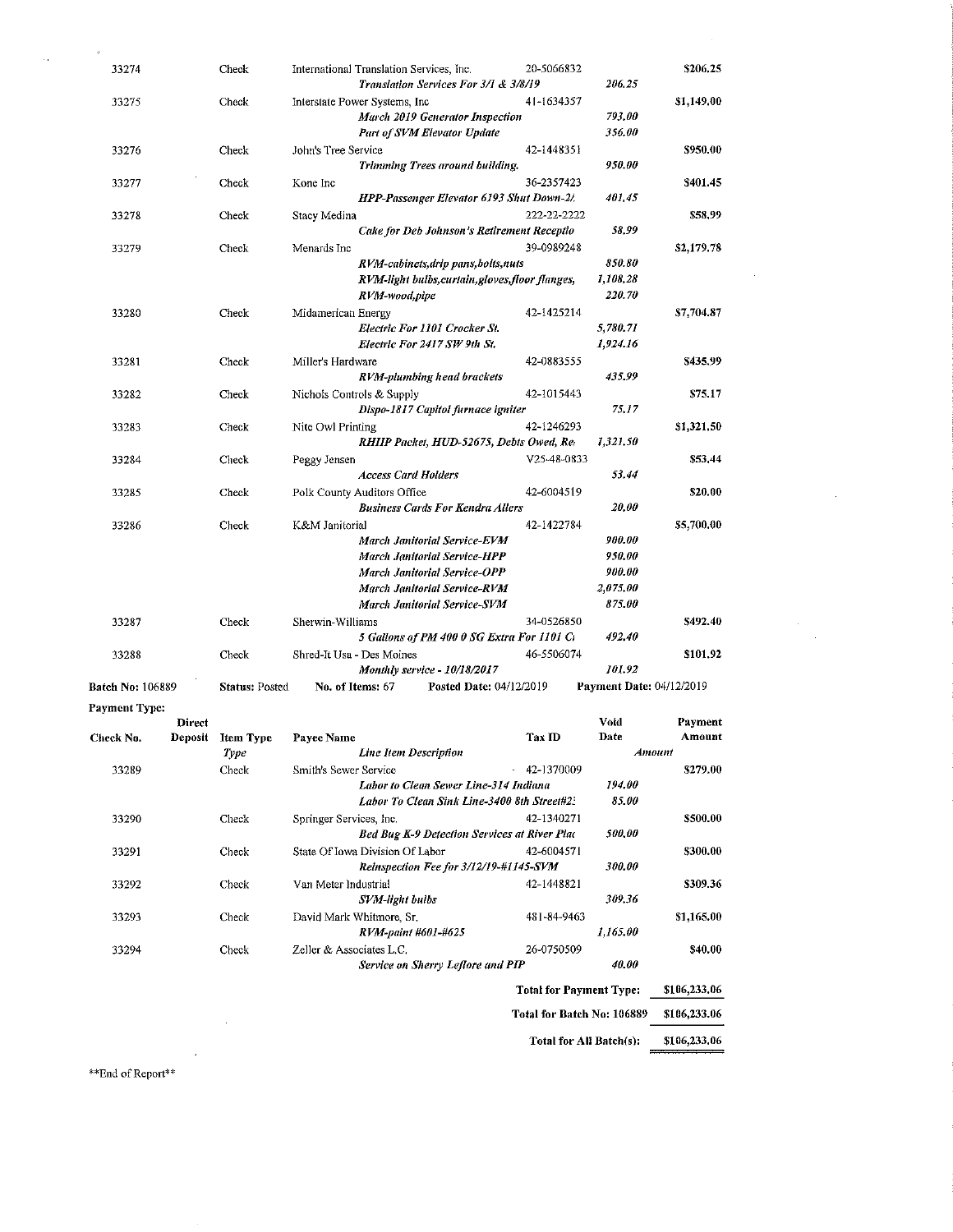$\label{eq:1} \frac{\partial \mathbf{q}}{\partial \mathbf{q}} = \frac{\partial \mathbf{q}}{\partial \mathbf{q}} \left( \frac{\partial \mathbf{q}}{\partial \mathbf{q}} \right) = \frac{\partial \mathbf{q}}{\partial \mathbf{q}} \left( \frac{\partial \mathbf{q}}{\partial \mathbf{q}} \right)$ 

4/12/2019 10:41:17 AM By:DebJohann

Page 3 of 3 14.50110.rpt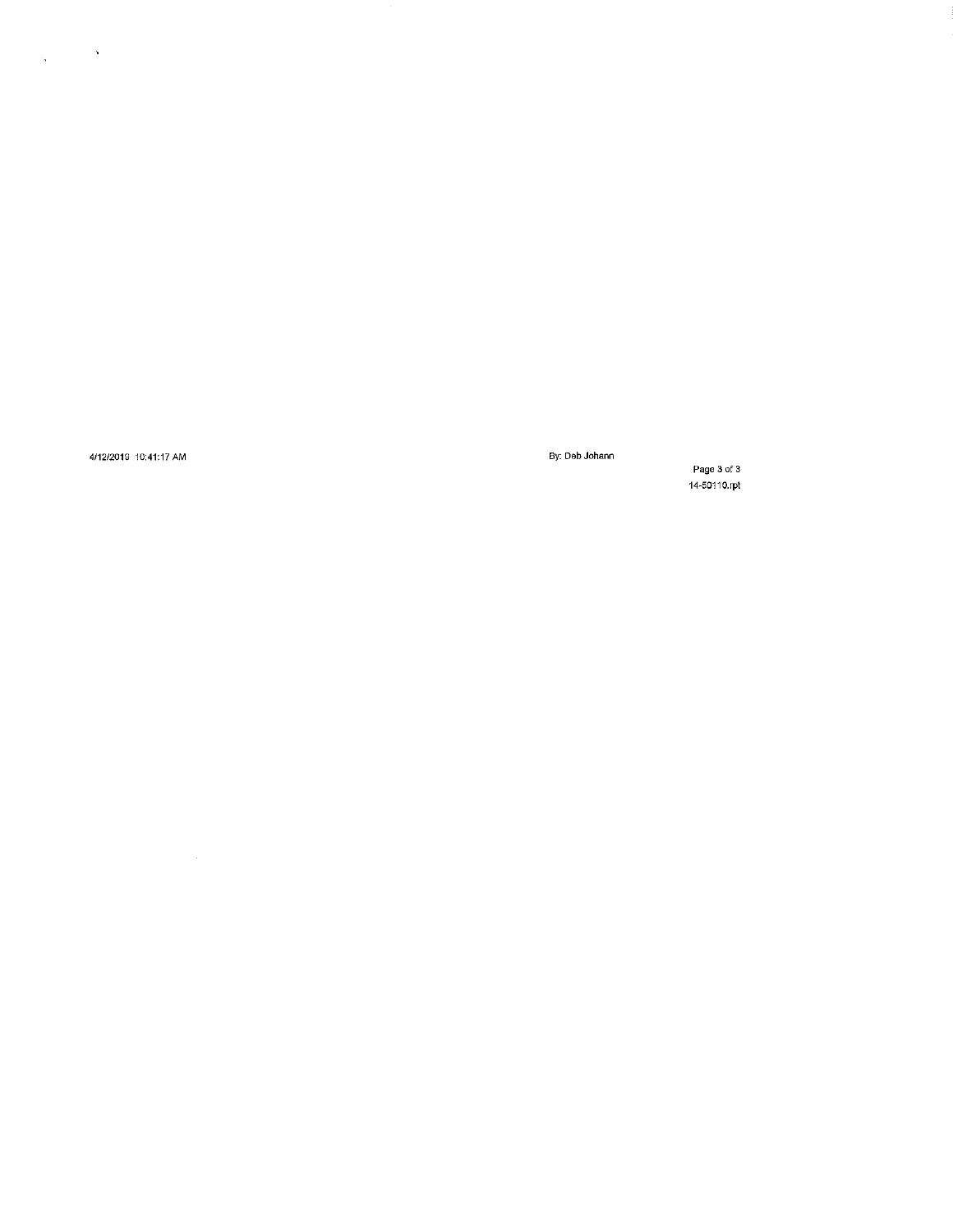## Posted Payment Batch Listing

## Printed in Detail for Check

| <b>Batch No: 106912</b>        |               | <b>Status: Posted</b> | No. of Items: 47                  |                              | Posted Date: 04/19/2019                          |             | Payment Date: 04/19/2019 |                          |
|--------------------------------|---------------|-----------------------|-----------------------------------|------------------------------|--------------------------------------------------|-------------|--------------------------|--------------------------|
| Payment Type:<br><b>Direct</b> |               |                       |                                   |                              |                                                  |             | Void                     | Payment                  |
| Check No.                      | Deposit       | <b>Item Type</b>      | <b>Payee Name</b>                 |                              |                                                  | Tax ID      | Date                     | Amount                   |
|                                |               | Type<br>Check         | Julia Clark                       | <b>Line Item Description</b> |                                                  | 888-88-8899 |                          | Amount<br>\$89,32        |
| 33298                          |               |                       |                                   | Feb 19 Mileage               |                                                  |             | 48.14                    |                          |
|                                |               |                       |                                   | Mar'19 Mileage               |                                                  |             | 41.18                    |                          |
| 33299                          |               | Check                 | Deb Johann                        |                              |                                                  | V44-68-5504 |                          | \$52.20                  |
|                                |               |                       |                                   | Feb 19 Mleage                |                                                  |             | 26.10                    |                          |
|                                |               |                       |                                   | Mar'19 Mileage               |                                                  |             | 26.10                    |                          |
| 33300                          |               | Check                 | Denise Carrington                 |                              |                                                  | V05-73-5280 |                          | \$29.58                  |
|                                |               |                       |                                   | Mar'19 Mileage               |                                                  |             | 29,58                    |                          |
| 33301                          |               | Check                 | Des Moines Water Works            |                              |                                                  | 42-6004530  |                          | \$1,898.83               |
|                                |               |                       |                                   |                              | Water & Sewer For 1158 MLK Jr. Pkwy              |             | 38.40                    |                          |
|                                |               |                       |                                   |                              | Water & Sewer for 3700 E 31st St.                |             | 1,860.43                 |                          |
| 33302                          |               | Check                 | Hd Supply Facilities Maintenance  |                              |                                                  | 75-2007383  |                          | \$29.34                  |
|                                |               |                       |                                   |                              | <b>Activated Carbon Rng Hd Fltr-RVM</b>          |             | 29.34                    |                          |
| 33303                          |               | Check                 | Kathy Smith                       |                              |                                                  | V10-40-5941 |                          | \$39.44                  |
|                                |               |                       |                                   | Mar'19 Mileage               |                                                  |             | 39.44                    |                          |
| 33304                          |               | Check                 | Kone Inc                          |                              |                                                  | 36-2357423  |                          | \$16,692.14              |
|                                |               |                       |                                   |                              | <b>Generator Testing-SVM</b>                     |             | 1,600.00                 |                          |
|                                |               |                       |                                   |                              | <b>Operating Problem Pass Elev 6192-OPP</b>      |             | 787.14                   |                          |
|                                |               |                       |                                   |                              | SouthVIew Manor Upgrade                          |             | 14,305.00                |                          |
| 33305                          |               | Check                 | Mark Gregory                      |                              |                                                  | V33-39-1498 |                          | \$97.03                  |
|                                |               |                       |                                   | Mar'19 Mileage               |                                                  |             | 97.03                    |                          |
| 33306                          |               | Check                 | Menards Inc                       |                              |                                                  | 39-0989248  |                          | \$173,82                 |
|                                |               |                       |                                   |                              | East View-SKU # 30460285-Pro marking ups         |             | 4.94<br>168.88           |                          |
|                                |               |                       |                                   |                              | RVM-curtains,lube,plumbing parts                 |             |                          |                          |
| 33307                          |               | Check                 | Midwest Office Technology         |                              | <b>Monthly Printer/Copier Charges</b>            | 42-0846028  | 808.00                   | \$808.00                 |
| 33308                          |               | Check                 | Miller's Hardware                 |                              |                                                  | 42-0883555  |                          | \$13.47                  |
|                                |               |                       |                                   | RVM-spray foam               |                                                  |             | 13.47                    |                          |
| 33309                          |               | Check                 | Nationwide Office Cleaners, LLC   |                              |                                                  | 42-1523626  |                          | \$420.00                 |
|                                |               |                       |                                   | EVM-cleaning #34             |                                                  |             | 105.00                   |                          |
|                                |               |                       |                                   | RVM-cleaning #201            |                                                  |             | 105,00                   |                          |
|                                |               |                       |                                   | RVM-cleaning #304            |                                                  |             | 105,00                   |                          |
|                                |               |                       |                                   | RVM-cleaning 410#            |                                                  |             | <i>105.00</i>            |                          |
| 33310                          |               | Check                 | Office Depot                      |                              |                                                  | 59-2663954  |                          | \$376.43                 |
|                                |               |                       |                                   |                              | calc ppr; sharpies (blk); band-alds; ibuprofer.  |             | 26,99                    |                          |
|                                |               |                       |                                   |                              | color cpy ppr; staples; crrtn tape; ppr clps (sn |             | 36.53                    |                          |
|                                |               |                       |                                   |                              | File folders (blue & gray); classification fidrs |             | 118.95                   |                          |
|                                |               |                       |                                   |                              | File folders (goldenrod & white)                 |             | 193,96                   |                          |
| 33311                          |               | Check                 | Online Information Services, Inc. |                              |                                                  | 56-1667596  |                          | \$4,371.00               |
|                                |               |                       |                                   |                              | Criminal & Eviction reports Per Ending 01/3      |             | 64.00                    |                          |
| <b>Batch No: 106912</b>        |               | <b>Status: Posted</b> | No. of Items: 47                  |                              | Posted Date: 04/19/2019                          |             |                          | Payment Date: 04/19/2019 |
| Payment Type:                  |               |                       |                                   |                              |                                                  |             |                          |                          |
|                                | <b>Direct</b> |                       |                                   |                              |                                                  |             | Void                     | Payment                  |
| Check No.                      |               | Deposit Item Type     | Payee Name                        |                              |                                                  | Tax ID      | Date                     | Amount                   |
|                                |               | Type                  |                                   | Line Item Description        |                                                  |             |                          | Amount                   |
| 33311                          |               | Check                 | Online Information Services, Inc. |                              |                                                  | 56-1667596  |                          | \$4,371.00               |
|                                |               |                       |                                   |                              | Criminal & Eviction reports Per Ending 01/3      |             | 1,125.00                 |                          |
|                                |               |                       |                                   |                              | Criminal & Eviction reports Per Ending 03/3      |             | 1,044.00                 |                          |

Criminal & Eviction reports Per Ending ] 1/3 Criminal & Eviction reports Per. Ending 92/1 Criminal & Eviction reports Per, Ending 02^ criminal reports Per. Ending 63/31/19 Criminal reports Per, Ending 09/30/18

Check Polk County Auditors Office 42-6004519

33312

 $\frac{1}{2}$  ,  $\frac{1}{2}$  ,  $\frac{1}{2}$  ,  $\frac{1}{2}$ 

607.00  $135.00$ 1,116.00 S.06 272.00